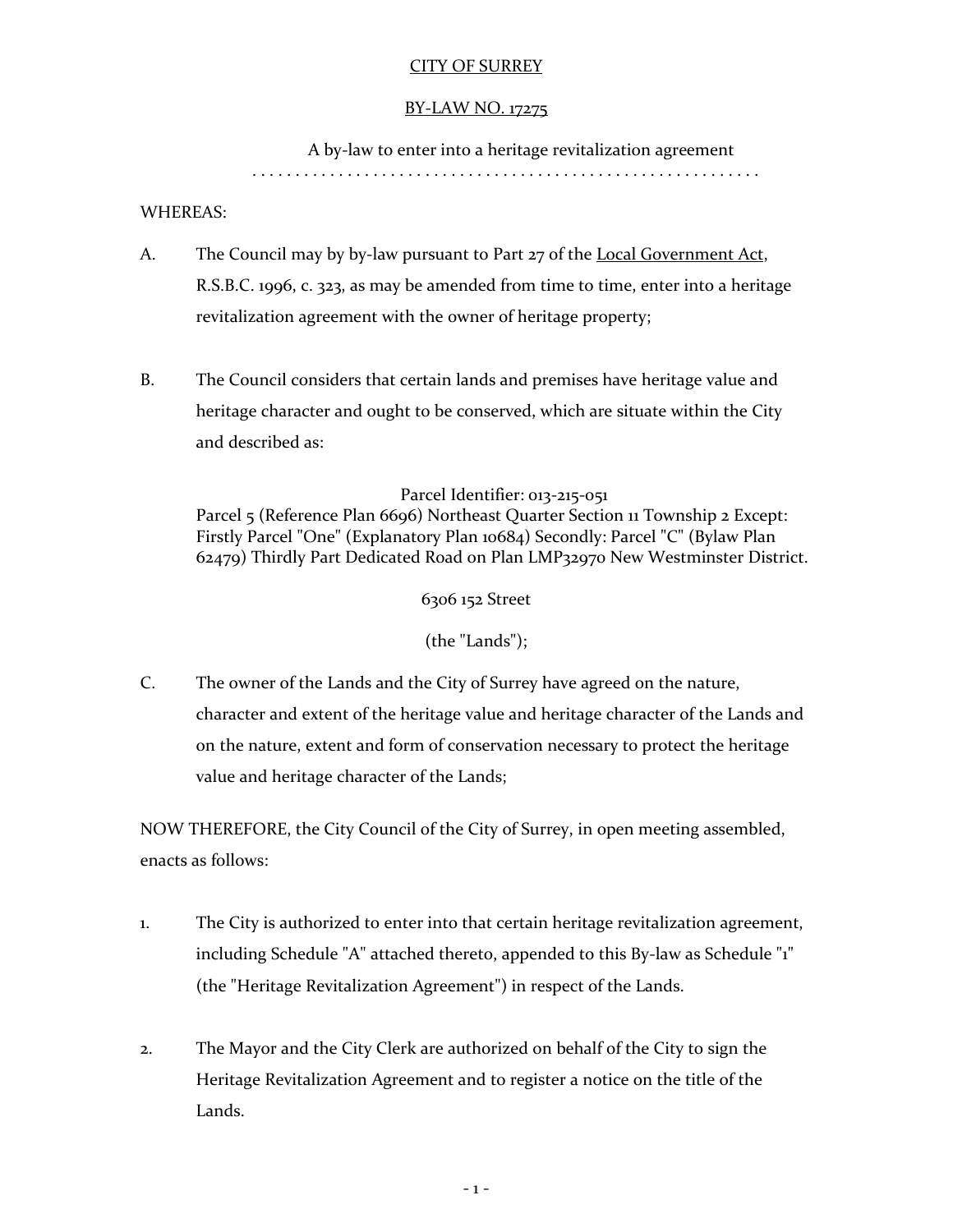- 3. Schedule "1" forms a part of this By-law.
- 4. This By-law may be cited for all purposes as "City of Surrey Heritage Revitalization Agreement By-law, 2010, No. 17275."

READ A FIRST AND SECOND TIME on the 18th day of October, 2010.

READ A THIRD TIME ON THE 18th day of October, 2010.

RECONSIDERED AND FINALLY ADOPTED, signed by the Mayor and Clerk, and sealed with the Corporate Seal on the 1st day of November, 2010.

MAYOR

\_\_\_\_\_\_\_\_\_\_\_\_\_\_\_\_\_\_\_\_\_\_\_\_\_\_\_\_\_\_\_\_\_\_\_\_\_

\_\_\_\_\_\_\_\_\_\_\_\_\_\_\_\_\_\_\_\_\_\_\_\_\_\_\_\_\_\_\_\_\_\_\_\_\_ CLERK

h:\by-laws\adopted bylaws\2010\byl 17275.docx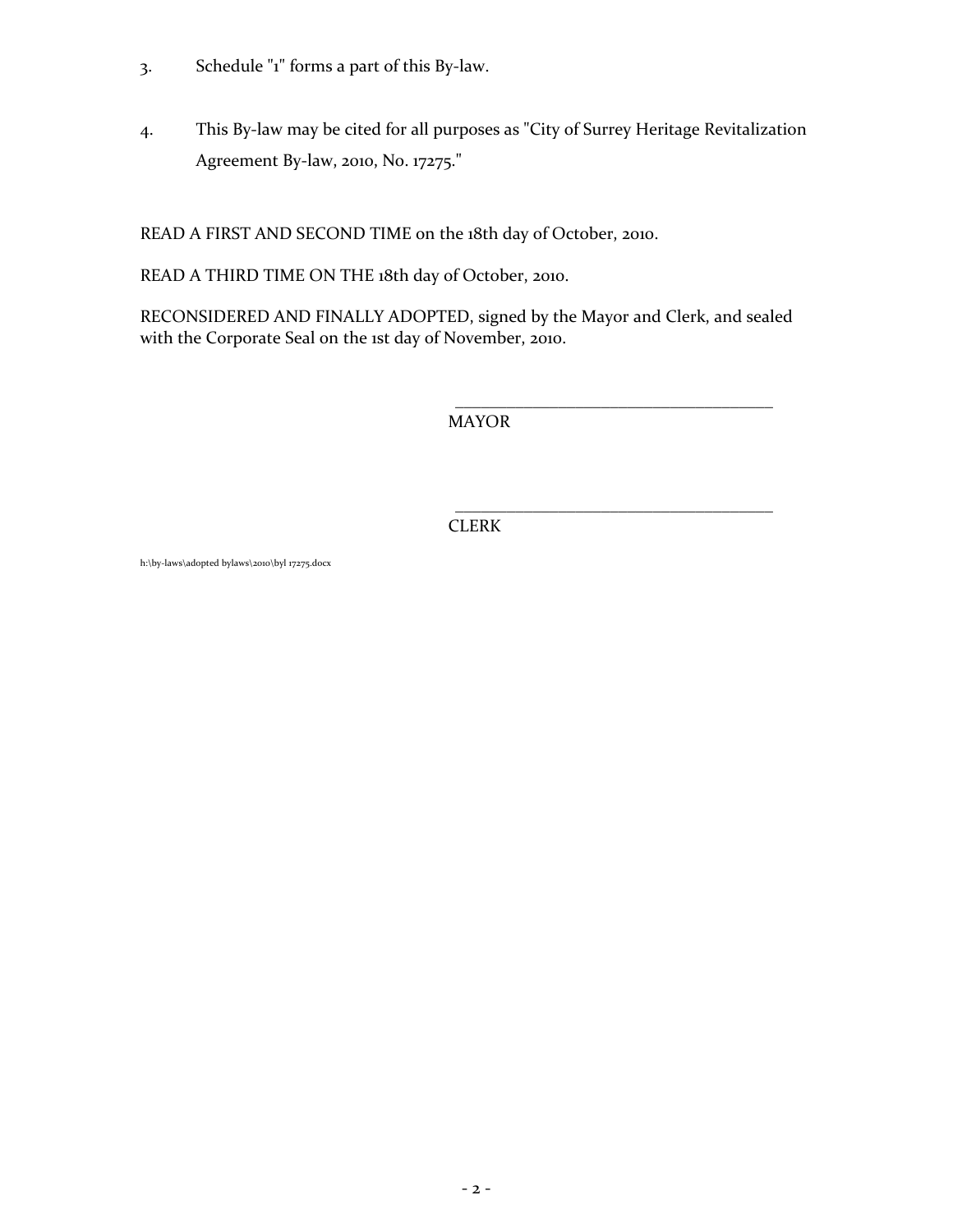## **SCHEDULE "1"**

[To City of Surrey Heritage Revitalization Agreement By-law, 2010, No. 17275]

#### **HERITAGE REVITALIZATION AGREEMENT**

This Agreement made the  $\qquad$  th day of  $\qquad \qquad$ , 20

BETWEEN:

SULLIVAN AMATEUR ATHLETIC & COMMUNITY ASSOCIATION, Inc. No. S-1700, a registered society having offices at 6306 152 Street Surrey, British Columbia, V3S 3K5

(the "Owner")

#### OF THE FIRST PART

AND:

# CITY OF SURREY, a municipal corporation, and having offices at 14245 56 Avenue Surrey, British Columbia, V3X 3A2

(the "City")

## OF THE SECOND PART

#### WHEREAS:

A. The Owner is the registered owner in fee simple of the following lands and premises situate in the City of Surrey, British Columbia and described as:

Parcel Identifier: 013-215-051

Parcel 5 (Reference Plan 6696) Northeast Quarter Section 11 Township 2 Except: Firstly Parcel "One" (Explanatory Plan 10684) Secondly: Parcel "C" (Bylaw Plan 62479) Thirdly Part Dedicated Road on Plan LMP32970 New Westminster District.

and having a civic address of 6306 152 Street

(the "Lands");

- B. The Owner and the City consider that the Lands have heritage value and heritage character;
- C. The Owner and the City desire to conserve the heritage value and heritage character of the Lands;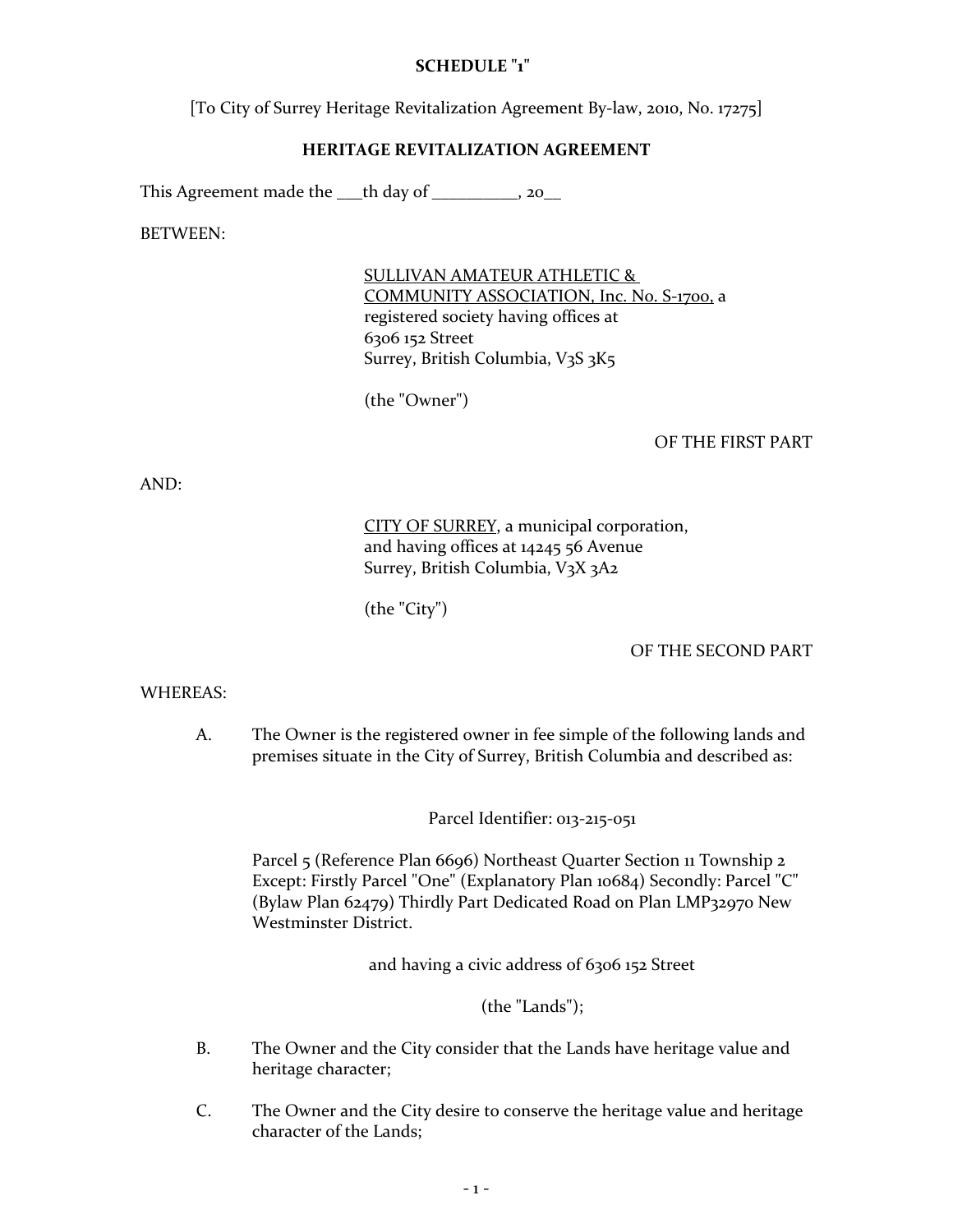- D. For the purpose of conservation of the heritage value and heritage character of the Lands, the Owner and the City have agreed to enter into this Agreement setting out the terms and conditions of continuing protection for the heritage value and heritage character of the Lands;
- E. The improvements or features on the Lands which have heritage value and heritage character which both the Owner and City desire to conserve have been described by text, photographs, plans and drawings attached as Schedule "A" to this Agreement (the "Conservation Plan");
- F. The improvements or features identified on the Conservation Plan as the Sullivan Community Hall (the "Hall") are listed on the Surrey Heritage Register.

NOW THEREFORE THIS AGREEMENT WITNESSES that in consideration of the mutual premises of the parties hereto and for other good and valuable consideration (the receipt and sufficiency of which is acknowledged by the parties) the Owner and the City covenant and agree with one another pursuant to Section 966 of the Local Government Act, R.S.B.C. 1996, c. 323, as amended, re-enacted or consolidated from time to time and any successor statute (the "Local Government Act"), as follows:

# Conservation Plan

- 1. (a) The Conservation Plan forms a part of this Agreement. To the extent that the text, photographs, plans and drawings constituting the Conservation Plan require interpretation, the City shall be, in the first instance, the interpreter of the Conservation Plan and shall determine the matter. If the Owner is dissatisfied with the City's interpretation, then Section 15 of this Agreement shall apply.
	- (b) Part I of the Conservation Plan identifies, details and describes the character, extent and nature of the improvements and features on the Lands that have heritage value and heritage character. Part II of the Conservation Plan sets out the maintenance strategy, general standards and exemptions for the conservation and maintenance of all improvements and features on the Lands that have heritage value and heritage character. Part III of the Conservation Plan sets out the standards and specifications for preservation, rehabilitation, restoration, modification, replication, relocation, repair, or maintenance to be undertaken and completed pursuant to this Agreement including, but not limited to, the foundation, roof structure, roof cladding, building envelope, wood detailing and trims, site features and landscaping.

# Owner's Obligations to Protect, Conserve, Maintain and Rebuild

- 2. The Owner covenants and agrees to the following:
	- (a) No improvements or features on the Lands identified in the Conservation Plan as having heritage value or heritage character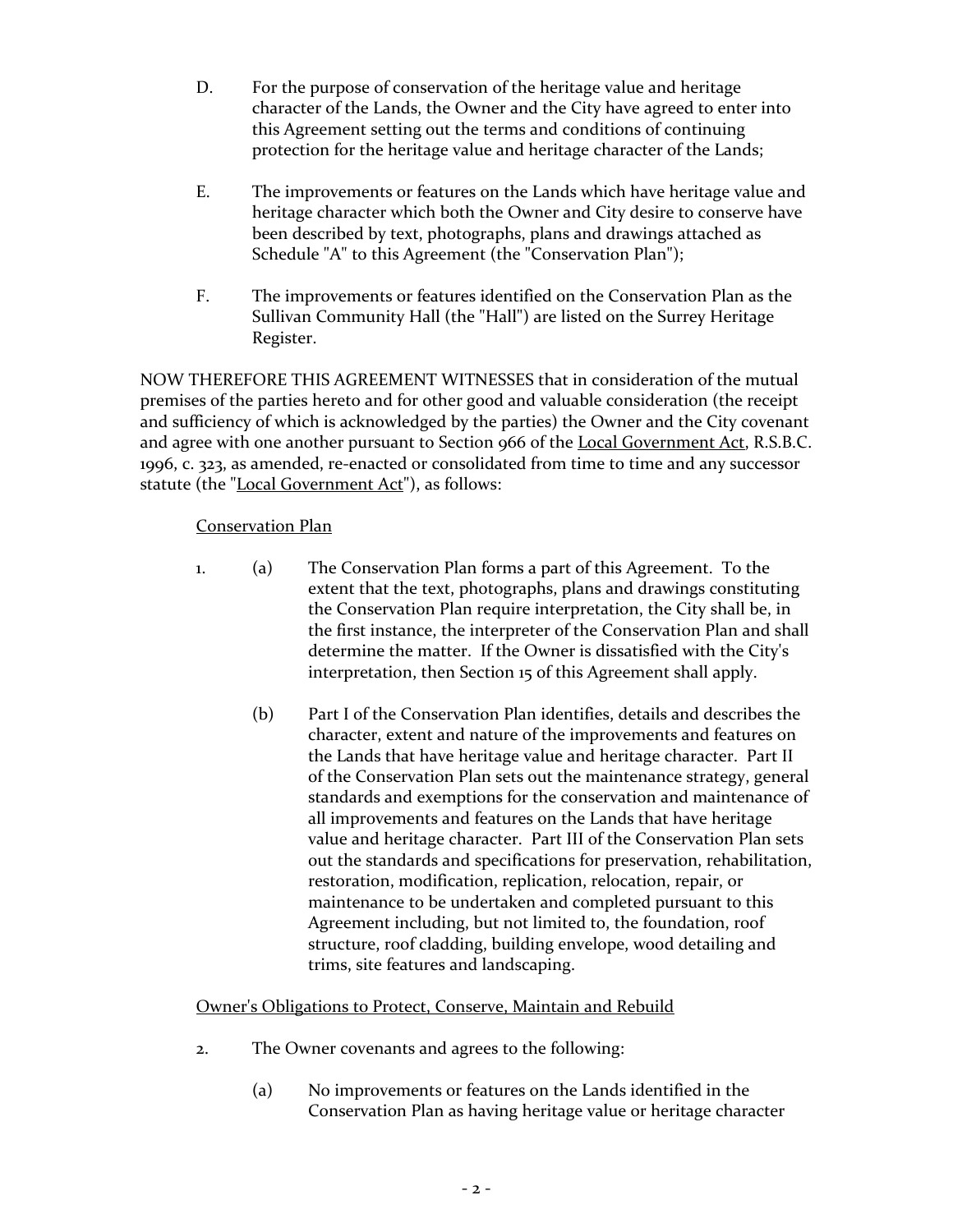shall be altered including alterations required or authorized by this Agreement, except as agreed to by the City.

- (b) Each action of relocation, restoration, rehabilitation, replication, repair, replacement or maintenance required by Parts I, II and III of the Conservation Plan shall be commenced and completed in accordance with the timing, phasing, standards and specifications set out in the Conservation Plan.
- (c) All improvements identified in Part I and II of the Conservation Plan on the Lands as having heritage value and heritage character shall be maintained to the minimum standards and in accordance with the guidelines and requirements set out in the Conservation Plan.
- (d) In the event the Hall is damaged, the Owner of the Lands accepts the obligation to undertake all necessary construction to restore the damaged portion or portions of the Hall to its original condition. The Owner is required to apply for and to hold a heritage alteration permit specifying the measures to be taken to restore the damaged portion or portions of the Hall. The heritage alteration permit shall be subject to review and approval by the Heritage Advisory Commission. The restoration of the Hall shall reflect the characterdefining elements and design components including, but not limited to: a one storey building with basement, the simple rectilinear form, similar to utilitarian farmhouse buildings, massing consisting of a simple side gabled box, front gabled on entry vestibule, flat roofed addition on one side and a low pitched roof addition on rear, covered in vertical tongue and groove wood material, with wood sash double hung with 4 over 4 multi paned glazing having a wood trim; and the Owner may introduce more authentic material finishes subject to approval by the City Architect.
- (e) In the event the Hall is destroyed, the Owner of the Lands accepts the obligation to undertake all necessary construction to create a replica of the Hall. The Owner is required to apply for and to hold a heritage alteration permit specifying the measures to be taken to reconstruct the Hall. The heritage alteration permit shall be subject to review and approval by the Heritage Advisory Commission. If the design is not an exact replica, the massing and the style shall be similar to the original building, and a heritage alteration permit shall be required before a building permit can be issued for reconstruction to take place. The construction of the replica or replacement of the Hall shall reflect the character-defining elements and design components including, but not limited to: a one storey building with basement; the simple rectilinear form, similar to utilitarian farmhouse buildings; massing consisting of a simple side gabled box, front gabled on entry vestibule, flat roofed addition on one side and a low pitched roof addition on rear, covered in vertical tongue and groove wood material, with wood sash double hung 4 over 4 multi paned glazing (replaced with later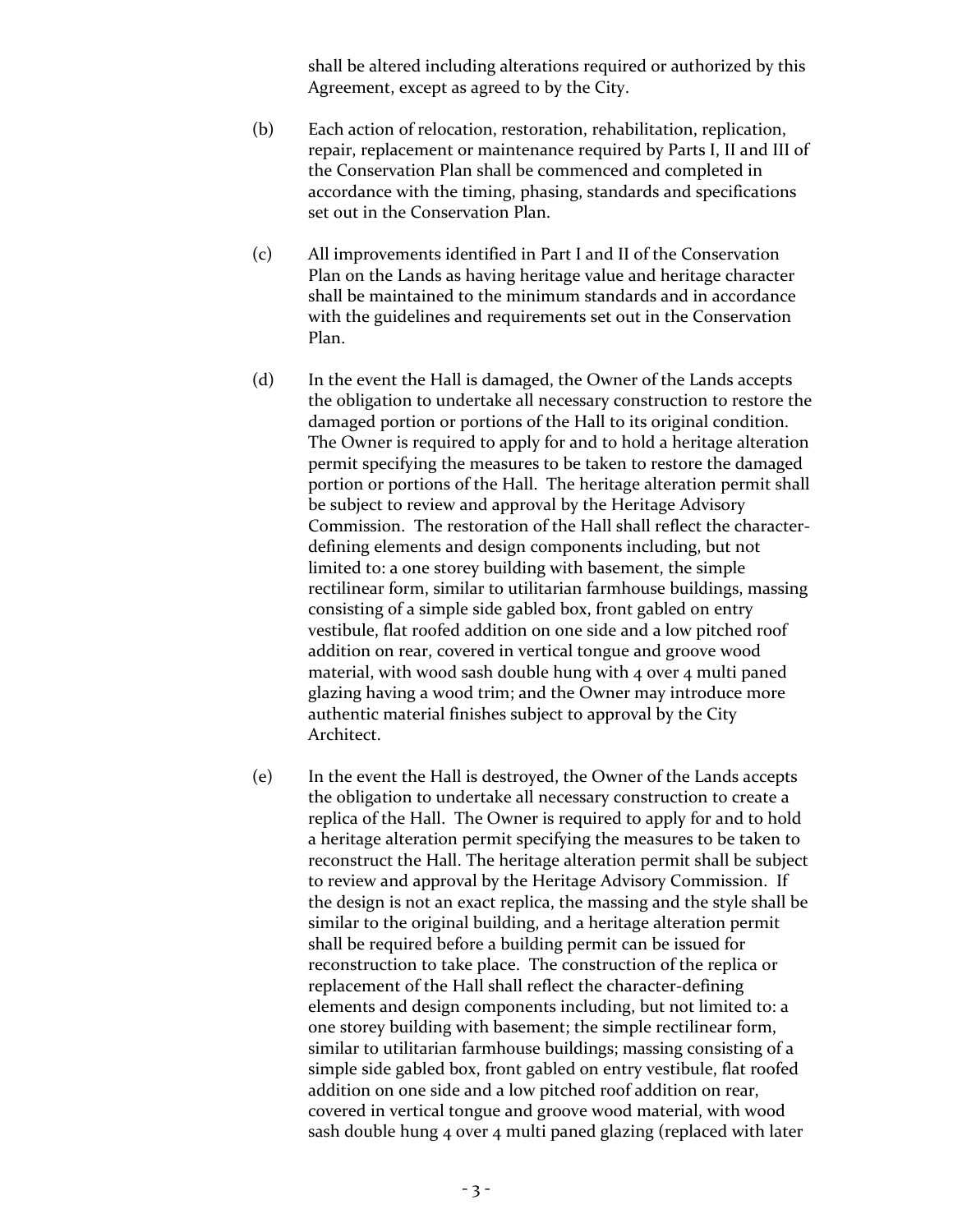vinyl); and the Owner may introduce more authentic material finishes subject to approval by the City Architect.

- (f) If the Hall becomes vacant and unoccupied, the Owner of the Lands agrees to maintain the integrity and security of the building and site including but not limited to, on-site security, monitored security alarm system, perimeter fencing and lighting, and boarding of windows and doors. The Owner of the Lands agrees to advise the City of any periods during which the Hall will be vacant for 30 days or more, provide in writing a 24-hour emergency contact number and confirm the security measures are in place. If the Owner fails to secure the Hall, the City may and is authorized to undertake the necessary works to secure the Hall**,** and the cost shall be at the expense of the Owner and the City shall be at liberty to recover the costs in a like manner as City property taxes on the Lands, and any authorized agent of the City may enter the Lands with reasonable notice for the purpose of undertaking the necessary works to secure the Hall and to conduct an inspection to determine that the security measures continue to be in place.
- (g) The Owner shall do or cause to be done all such things, and shall take or cause to be taken all such actions, as are necessary to ensure that the restrictions and requirements set out in Parts II and III of the Conservation Plan are fully observed, and the Owner shall not do, cause or allow to be done anything that would be in breach of the restrictions and requirements of this Agreement.
- (h) Where required by the City in a heritage alteration permit, the Owner shall provide security to guarantee the performance of the terms, requirements and conditions contained in the Conservation Plan.

## Variation to Bylaws

3. No variations to by-laws are applicable to the Lands.

#### Construction and Maintenance

4. Wherever under this Agreement the Owner relocates, restores, rehabilitates, replicates, repairs, replaces, maintains or in any way alters improvements or features on the Lands identified in the Conservation Plan as having heritage value and heritage character or constructs or maintains other works to protect or conserve such improvements or features, all the work shall be done at the Owner's sole expense strictly in accordance with the Conservation Plan and as agreed by the City and all improvements or features shall be diligently and continuously maintained in good repair and efficient operating condition by the Owner at the Owner's sole expense in accordance with good engineering, design, heritage and conservation practice.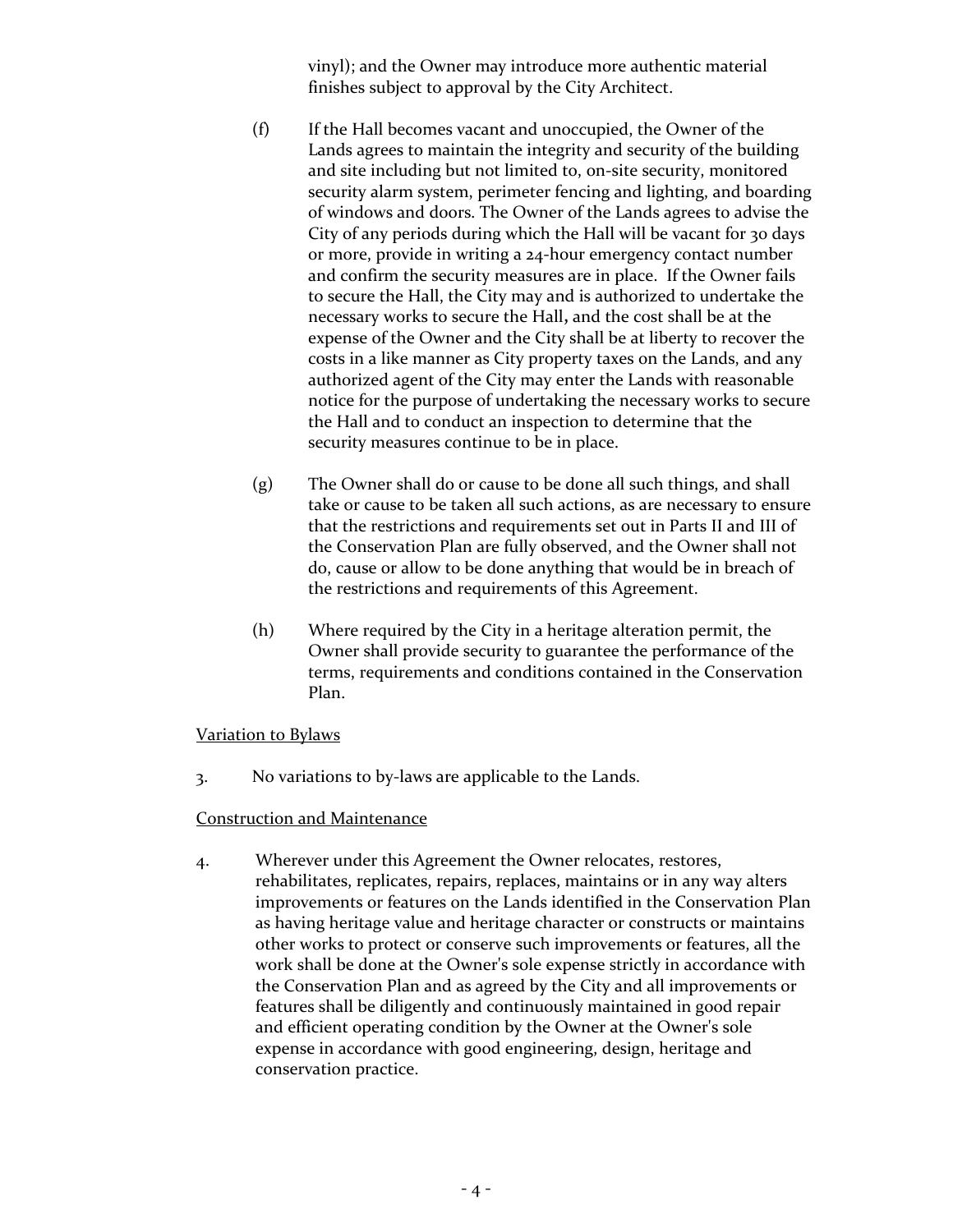- 5. In no case shall the City be liable or responsible in any way for:
	- (a) any personal injury, death or consequential damage of any nature whatsoever, howsoever caused, that may be suffered or sustained by the Owner or by any other person who may be on the Lands; or
	- (b) any loss or damage of any nature whatsoever, howsoever caused to the Lands or any improvements or personal property on the Lands belonging to the Owner or to any other person,

arising directly or indirectly from compliance with the restrictions and requirements of this Agreement, wrongful or negligent failure or omission to comply with its restrictions and requirements, or refusal, omission or failure of the City to enforce or require compliance by the Owner with the restrictions or requirements or with any other term, condition or provision of this Agreement.

# Reasonable Care and Risk

6. The Owner shall at all times, in complying with the restrictions or requirements of this Agreement, take reasonable care not to injure any person or cause or allow damage to any property, and shall take reasonable care not to cause, suffer, permit or allow any condition to exist that might reasonably lead to, cause or result in injury to any person or property including persons and property on lands adjacent to the Lands. It shall be the sole responsibility of the Owner to comply and maintain compliance with the restrictions and requirements in a safe manner, and without reasonably foreseeable risk to persons or property. Compliance with the restrictions and requirements in this Agreement shall be at the sole and exclusive risk and cost of the Owner.

# Modification

7. If, in fulfilling its responsibilities and obligations under this Agreement, the Owner perceives or becomes aware of any unreasonable risk of injury to persons or damage to property or other potential loss that cannot be reasonably avoided, alleviated, reduced or eliminated except by measures that would be a breach of the restrictions or requirements of this Agreement, the Owner shall notify the City in writing of the nature and extent of the risk and of the measures proposed by the Owner to be undertaken at its sole cost to reduce, alleviate, avoid or eliminate the risk. Risk shall remain with the Owner.

# **Indemnity**

8. The Owner shall at all times indemnify and save harmless the City and its elected and appointed officials, employees, contractors and agents (the "Indemnities") of and from all loss and damage, and all actions, claims, costs, demands, expenses, fines, liabilities and suits of any nature whatsoever by whomsoever brought for which the Indemnities shall or may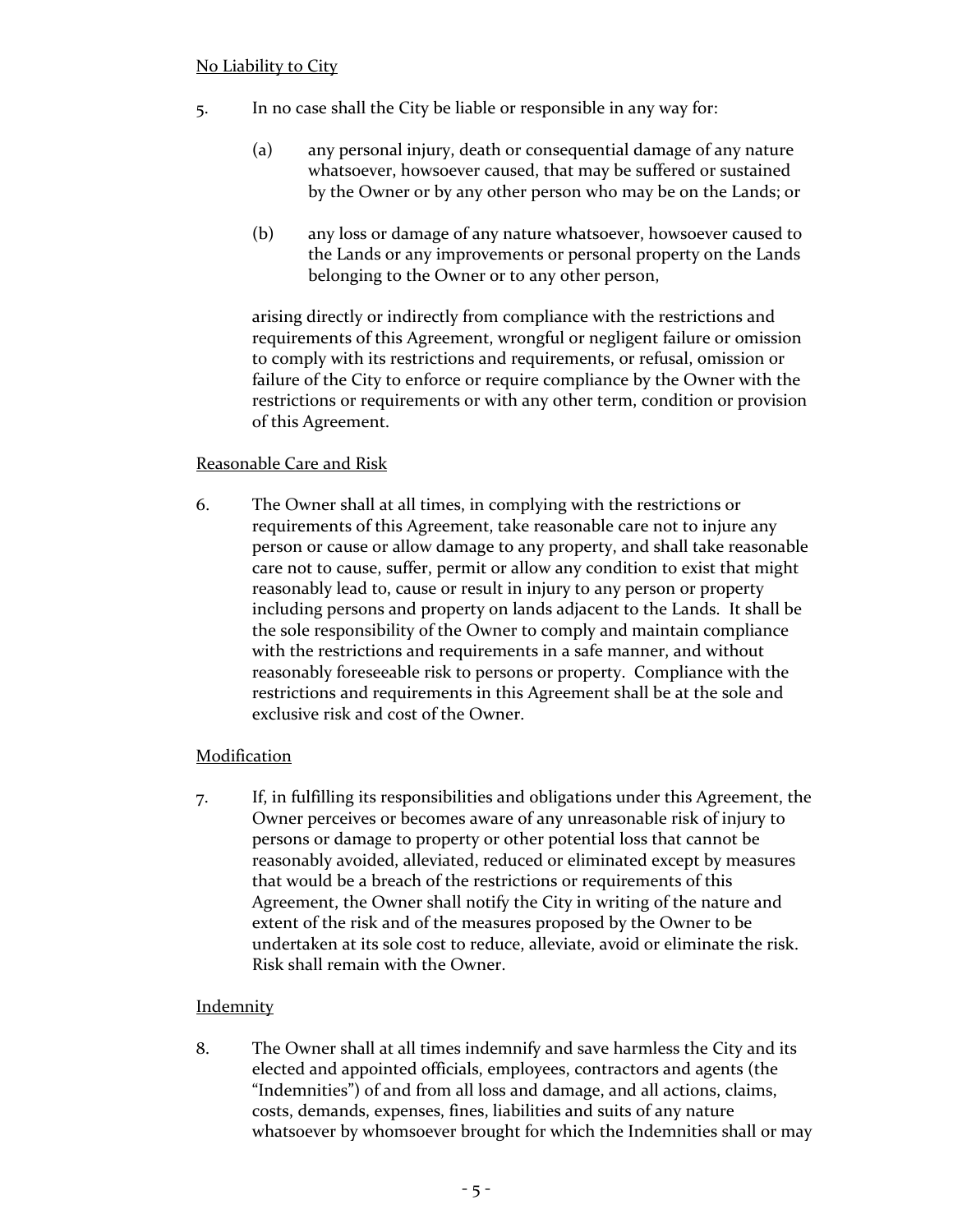become liable, incur or suffer by reason of existence and effect whether direct or indirect of the restrictions or requirements of this Agreement, or breach or nonperformance by the Owner of any covenant, term or provision hereof, or by reason of any work or action of the Owner in performance of this Agreement, or by reason of any work or action of the Owner in performance of its obligations, or by reason of any wrongful act or omission, default or negligence of the Owner.

#### Alternative Remedies

9. Any performance by the City pursuant to a statutory right to perform the obligations of an Owner arising out of this Agreement may be exercised fully in accordance with the Local Government Act, and shall be without prejudice to any and all other remedies at law and equity available to the City, and no reference in this Agreement to, or exercise of any specific right or remedy by the City, shall preclude the City from exercising any other right or remedy.

## Damages

10. The Owner covenants and agrees that the measure of damages for any breach of the restrictions or requirements of this Agreement shall include, but shall not be limited to, the actual cost and expense of all administration, labour, materials, equipment, services and work required for all remedial acts necessary to fully relocate, restore, rehabilitate, replace, repair or maintain the building, structure, improvements on or features of the Lands having heritage value and heritage character to be protected, conserved, preserved or kept in its natural state. The nature and extent of any breach of the restrictions and requirements, and the nature and extent of any relocation, restoration, rehabilitation, replacement, maintenance or remedial work or action of any nature required to remedy a breach shall be determined by the City by reference to the Conservation Plan, and Sections 2 and 4 of this Agreement.

# No Waiver

11. No restrictions, requirements or other provisions in this Agreement shall be deemed to have been waived by the City unless a written waiver authorized by resolution of the Council and signed by an officer of the City has first been obtained, and without limiting the generality of the foregoing, no condoning, excusing or overlooking by the City on previous occasions of any default nor any previous written waiver shall be taken to operate as a waiver by the City of any subsequent default or in any way to defeat or affect the rights or remedies to the City.

# **Statutory Authority and Proprietary Rights**

12. Nothing in this Agreement shall limit, impair, fetter, or derogate from the statutory powers of the City all of which powers may be exercised by the City from time to time and at any time to the fullest extent that the City is enabled and no permissive by-law enacted by the City, or permit, license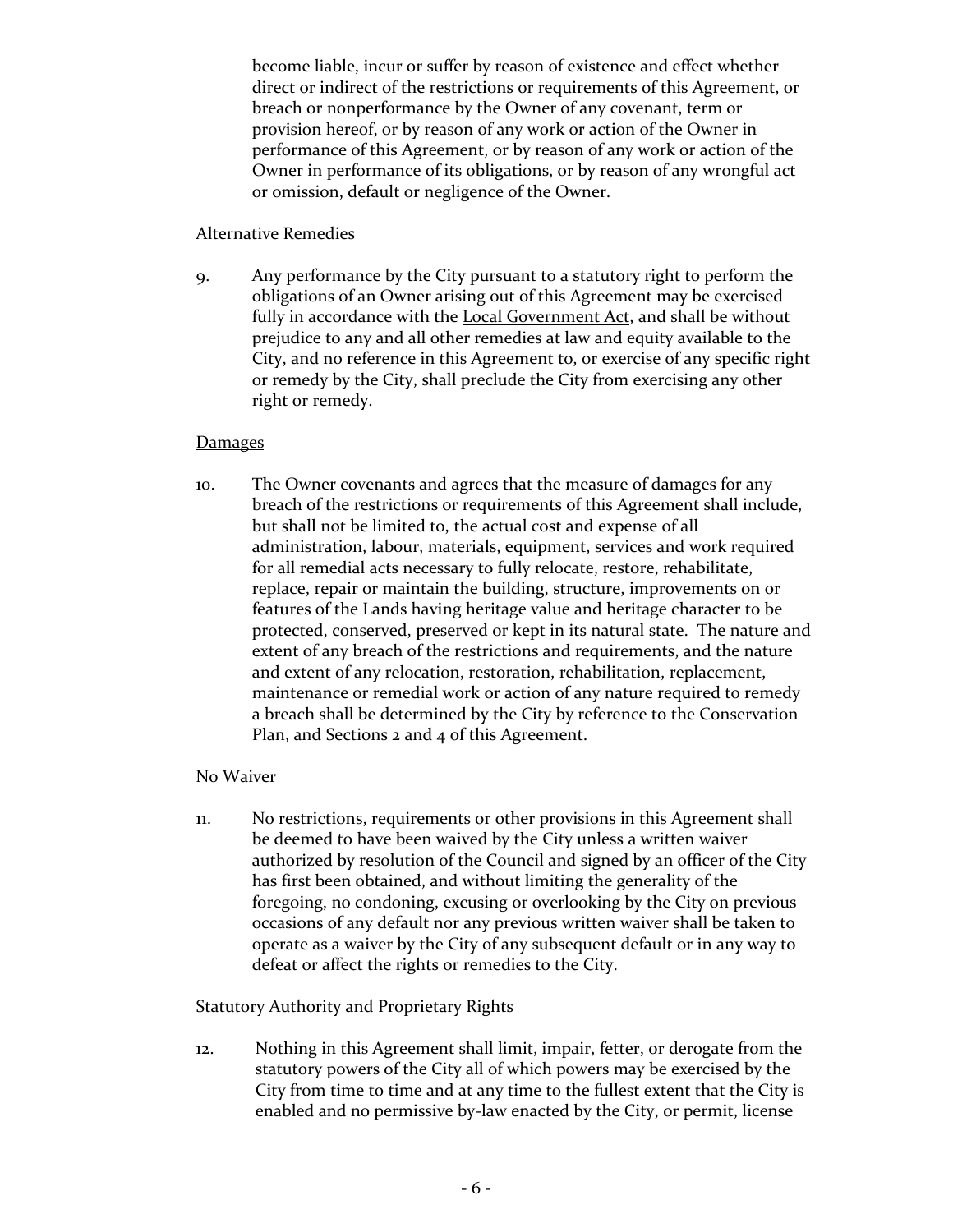or approval, granted, made or issued by the City shall stop, limit or impair the City from relying upon and enforcing this Agreement.

#### Compliance with Laws

13. Despite any provision of this Agreement, the Owner shall comply with all laws, including by-laws of the City and all regulations and orders of any authority having jurisdiction, and to the extent only that these laws, regulations and orders are mandatory and necessarily require the breach of any restriction or positive obligation of this Agreement to be observed or performed by the Owner, or less than strict compliance with the terms of this Agreement, then the Owner upon sixty (60) days' written notice to the City shall be excused from complying with the restrictions or performing the obligation and the restriction or obligation shall be suspended but only to the extent and for the time that the mandatory law, regulation or order is inconsistent with compliance with the restrictions or obligations.

#### Notice

14. Any notice to be given under this Agreement shall be in writing and may be either delivered personally or sent by prepaid registered mail and if so mailed shall be deemed to have been given five (5) days following the date upon which it was mailed. The address of the parties for the purpose of notice shall be as follows:

If to the Owner:

Attention: Mr. Rob Stutt SULLIVAN AMATEUR ATHLETIC & COMMUNITY ASSOCIATION, Inc. No. S-1700, a registered society having offices at c/o 5868 Kilkee Drive Surrey, British Columbia, V3S 6E9

If to the City:

Attention: City Clerk CITY OF SURREY 14245 56 Avenue Surrey, British Columbia, V3X 3A2

Any party may at any time give notice in writing to the other of any change of address and after the third day of giving of the notice, the address specified in the notice shall be the address of the party for the giving of notices.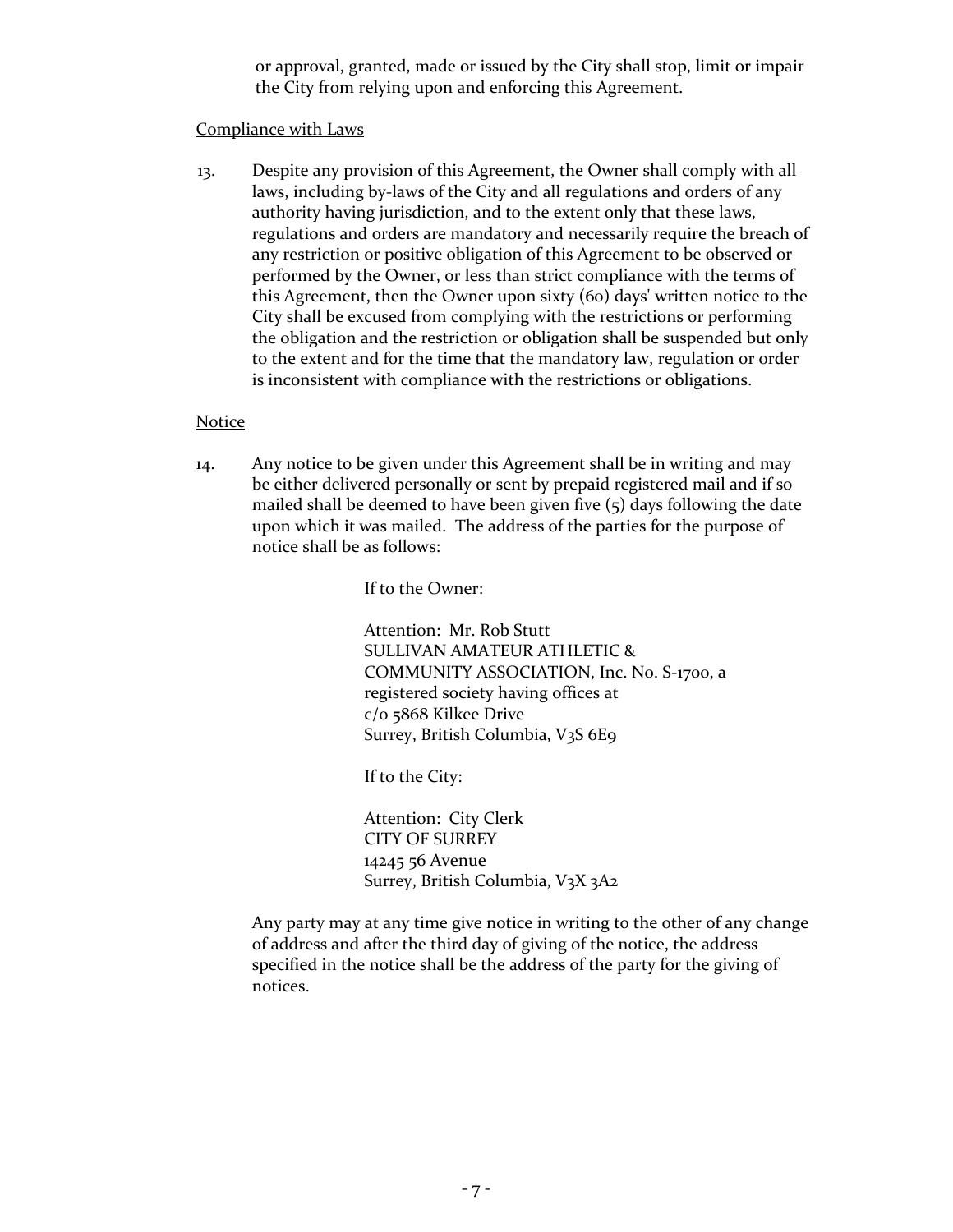## Arbitration

- 15. The Owner, if dissatisfied with the City's interpretation of the Conservation Plan and any determination pursuant to Section 1(a) of this Agreement, may require that the matter be decided and determined by binding arbitration as follows:
	- (a) The Owner must, within thirty (30) days of any exercise of discretion by the City, give notice to the City of its intention to dispute and the notice shall name a member in good standing of the Architectural Institute of British Columbia who has agreed to act as an arbitrator.
	- (b) The City shall within thirty (30) days of receipt of the notice either accept the Owner's arbitrator, or name another with the same qualifications willing to act, and shall give notice of its choice to the Owner.
	- (c) Where each of the Owner and the City have named an arbitrator, the two arbitrators shall within thirty (30) days of the City's notice pursuant to Section 15(b) appoint a third arbitrator having the same qualifications and the three arbitrators shall decide the dispute.
	- (d) Where the City accepts the arbitrator first selected by the Owner, that arbitrator shall act as a single arbitrator and forthwith decide the dispute.
	- (e) Any arbitrator's decision in respect of the exercise of discretion by the City shall be final, conclusive and binding on all parties.
- 16. Without limiting the City's power of inspection conferred by statute and in addition to that power, the City shall be entitled at all reasonable times and with reasonable notice to enter onto the Lands from time to time for the purpose of ensuring that the Owner is fully observing and performing all of the restrictions and requirements in this Agreement to be observed and performed by the Owner, and wherever possible, when an inspection of the lands is undertaken, the City shall provide reasonable notice to the Owner.

# **Headings**

17. The headings in this Agreement are inserted for convenience only and shall not affect the construction of this Agreement or any of its provisions.

## Schedules

18. All schedules to this Agreement are incorporated into and form part of this Agreement.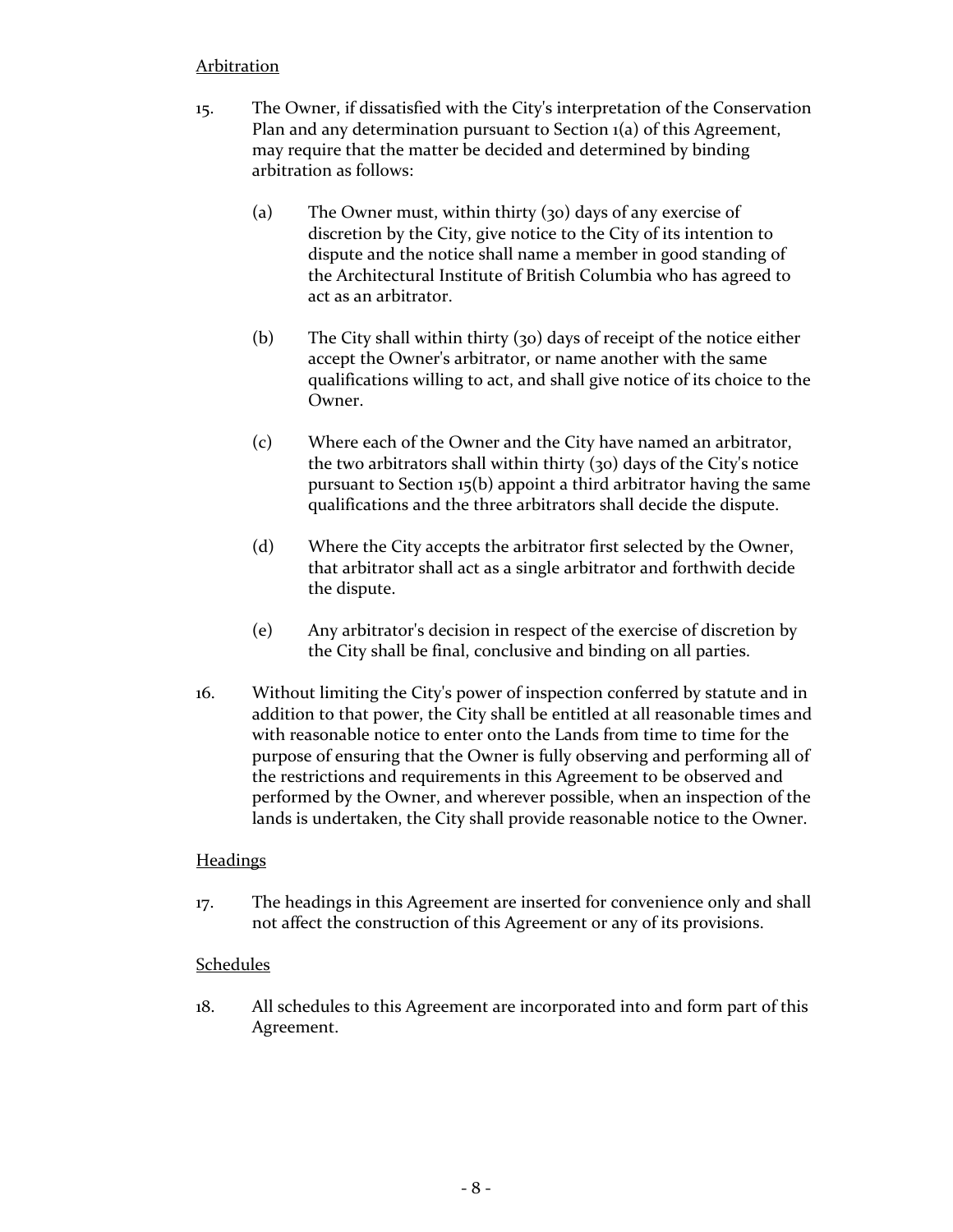#### Number and Gender

19. Whenever the singular or masculine or neuter is used in this Agreement, it shall be construed to mean the plural or feminine or body corporate where the context so requires.

#### Interpretation

20. Terms used in this Agreement that are italicized are defined in the Local Government Act, and the Heritage Conservation Act, R.S.B.C. 1996, c. 187, as amended, re-enacted or consolidated from time to time and any successor statute, and shall take their meaning from those acts.

#### Successors Bound

21. All restrictions, rights and liabilities imposed upon or given to the respective parties under this Agreement shall extend to and be binding upon their respective heirs, executors, administrators, successors and assigns. When the Owner is more than one party they shall be bound jointly and severally by the terms, covenants and agreements on the part of the Owner.

#### Notice to be Filed

\_\_\_\_\_\_\_\_\_\_\_\_\_\_\_\_\_\_\_\_\_\_\_\_\_\_\_\_\_\_

\_\_\_\_\_\_\_\_\_\_\_\_\_\_\_\_\_\_\_\_\_\_\_\_\_\_\_\_\_\_

\_\_\_\_\_\_\_\_\_\_\_\_\_\_\_\_\_\_\_\_\_\_\_\_\_\_\_\_\_\_

22. Notice of this Agreement and amendments to it will be filed in the Land Title Office and once filed, this Agreement and amendments will be binding on all persons who acquire an interest in the Lands.

IN WITNESS WHEREOF the Owner and the City have executed this Agreement as of the date first above written.

## **SULLIVAN AMATEUR ATHLETIC & COMMUNITY ASSOCIATION, Inc. No. S-1700**

Rob Stutt President

## **CITY OF SURREY**

Dianne Watts Mayor

Jane Sullivan City Clerk

h:\by-laws\adopted bylaws\2010\byl 17275.docx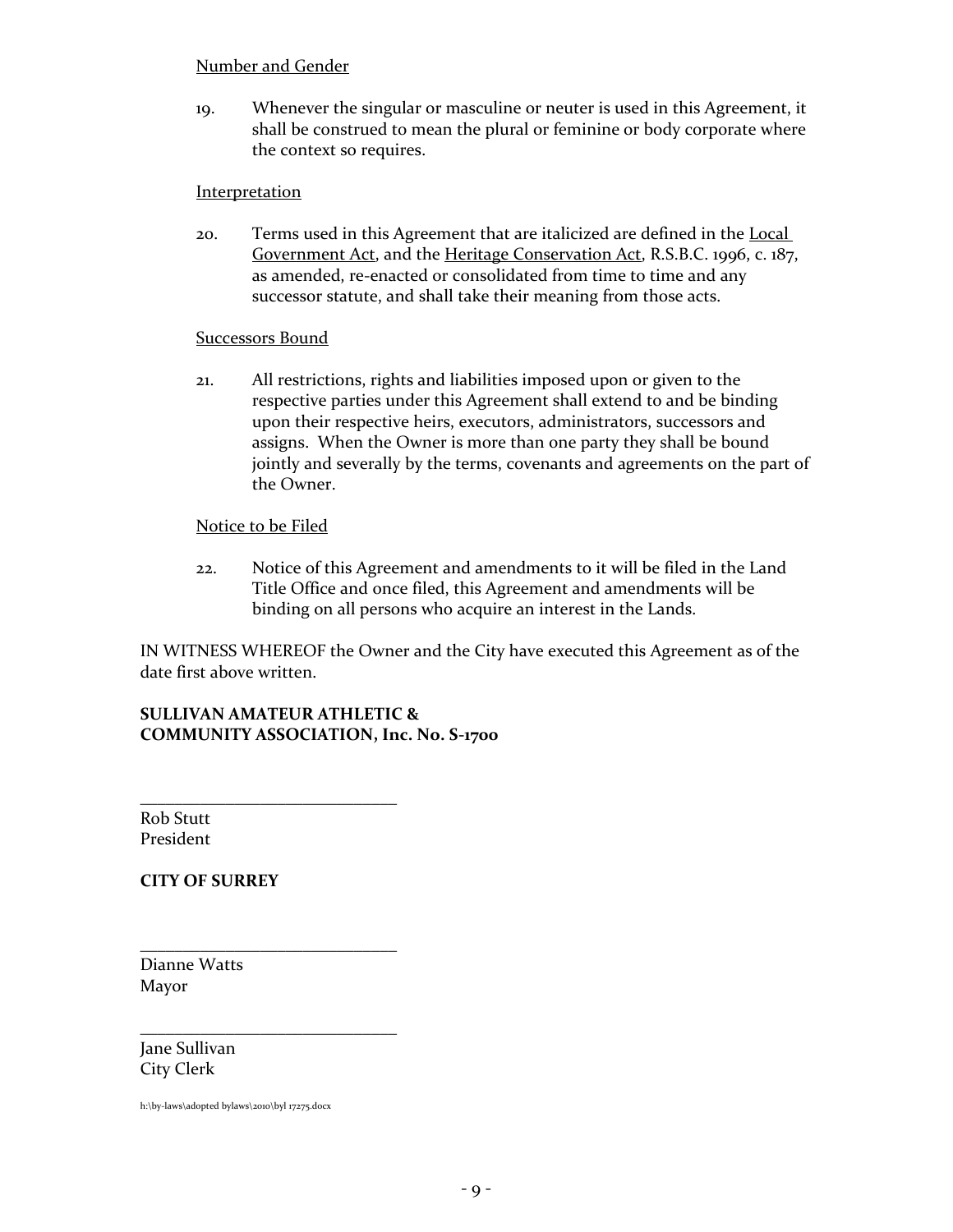## **SCHEDULE "A"**

# **CONSERVATION PLAN**

# **PART I – HISTORICAL AND ARCHITECTURAL BACKGROUND**

#### **1. History**

#### Johnson Settlement and Sullivan

The settlement history of Sullivan can be traced back to 1866, when James Johnson preempted lands in the area. Initially called "Johnson Settlement", the name changed to Sullivan or Sullivan Station after Henry Sullivan acquired lands and began logging operations in the area in about 1898. Joined by Tom Hyland and others, a shingle and lumber mill were established between 1902 and 1905.

The mill operation, farming and construction of the BC Electric Railway (BCER) in 1910 with a stop in the community gave impetus to the establishment of a centre just south of Johnson Road (152 Street) and Bose Road (64 Avenue). The community could boast of having: the Sullivan Store which served as a general store, post office and a dance hall on the second floor, a one room school house that was expanded to accommodate growth in the school age population, a black smith, butcher shop, ice cream parlor and a service station combined with a pool hall.

The 1930s brought decline to Sullivan. Fires resulted in closure of the mills, the Depression affected businesses, the BCER ended its passenger service, and new roads such as the King George Highway and the Pacific (Fraser) Highway saw growth shifting to other centres in Surrey.

#### Sullivan Hall

In 1928, Jim White spearheaded incorporation of the Sullivan Amateur Athletic and Community Association. The association was formed having two main purposes. The first was to promote, arrange and carry on amateur sports in Sullivan. The second was to advance the social welfare and the general interests of Sullivan residents.

In October 1928, the Society secured an approximately seven-acre parcel from the City on a tax sale. Using volunteer labour, construction of the hall was completed in 1932. The original version of the Hall was a basic front gabled box on pilings. Work continued on the Hall and the gabled box was extended to include a stage and window that opened up to the outside for food sale during various community events.

In the 1960s and 1970s, the Society obtained Federal grants to improve the hall and the surrounding lands. In 1963, an aluminum roof was installed. The Hall was jacked up and with shovels and wheel-barrows the work team excavated a basement. A flat roofed addition was built as also built. The trees on the land were thinned and the undergrowth removed to create more of a park-like setting. Eventually the portion of the site with the ball field was donated to the City.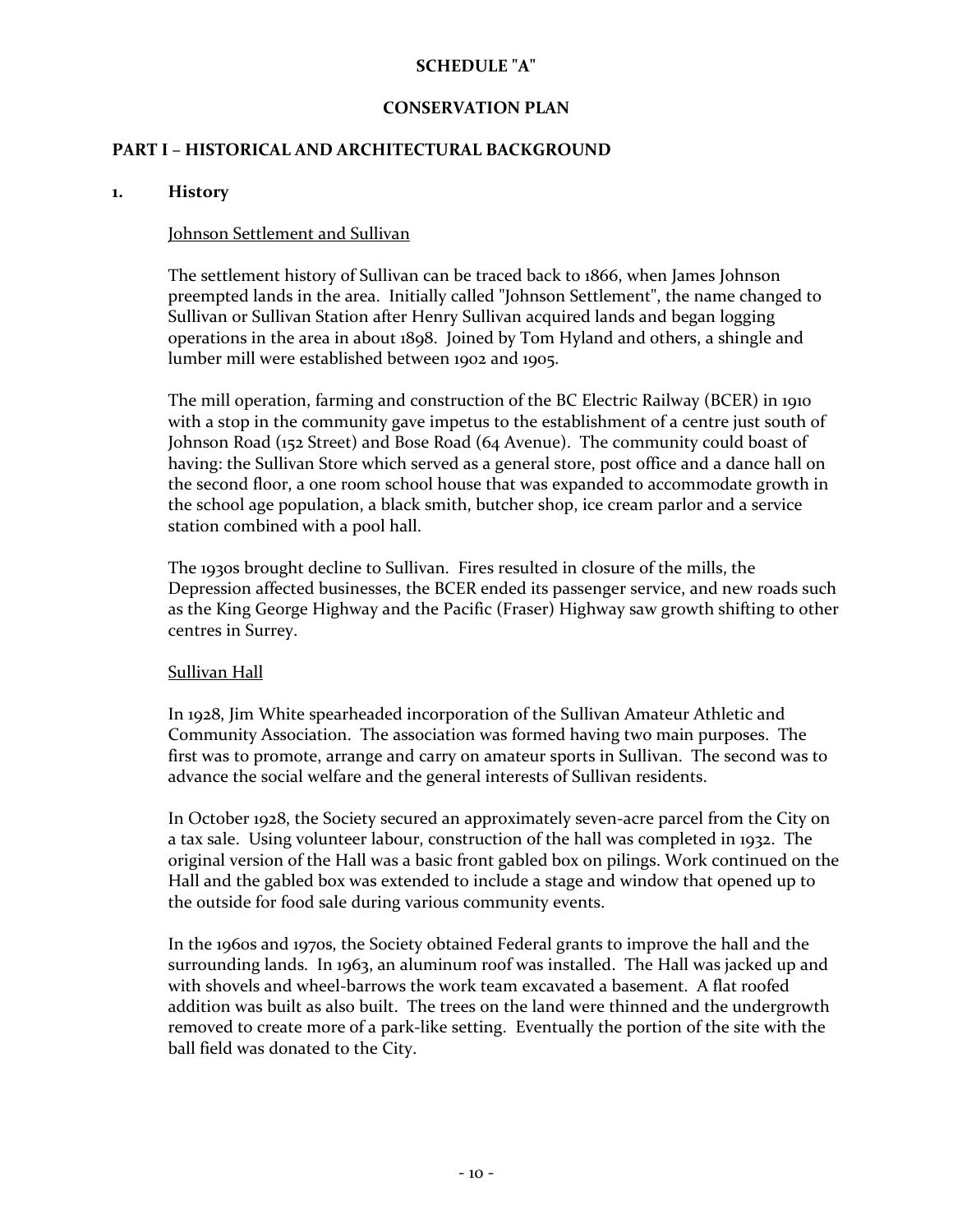The Society carried on the tradition started earlier in the community, by holding community celebrations in May. Sullivan Days included picnics, various sport events, selection of a May Queen, soap car derby, teen programs, dances, and first aid and air raid training during the war years. The events ended in about 1955 when the Cloverdale Rodeo had a higher profile. However in recent years new community events, on a more modest level, have been commenced.



A photograph of the basement being added in the 1970s.



**2. Existing Appearance**

View of Hall from north west, showing the current entrance at the side of the building.



View from the south west showing the front of the building, the storyboard installed along 152 Street and the addition to on the south side of the Hall.



View of the rear showing the eastward extension to the Hall.



Interior showing wood flooring in Hall and the south extension.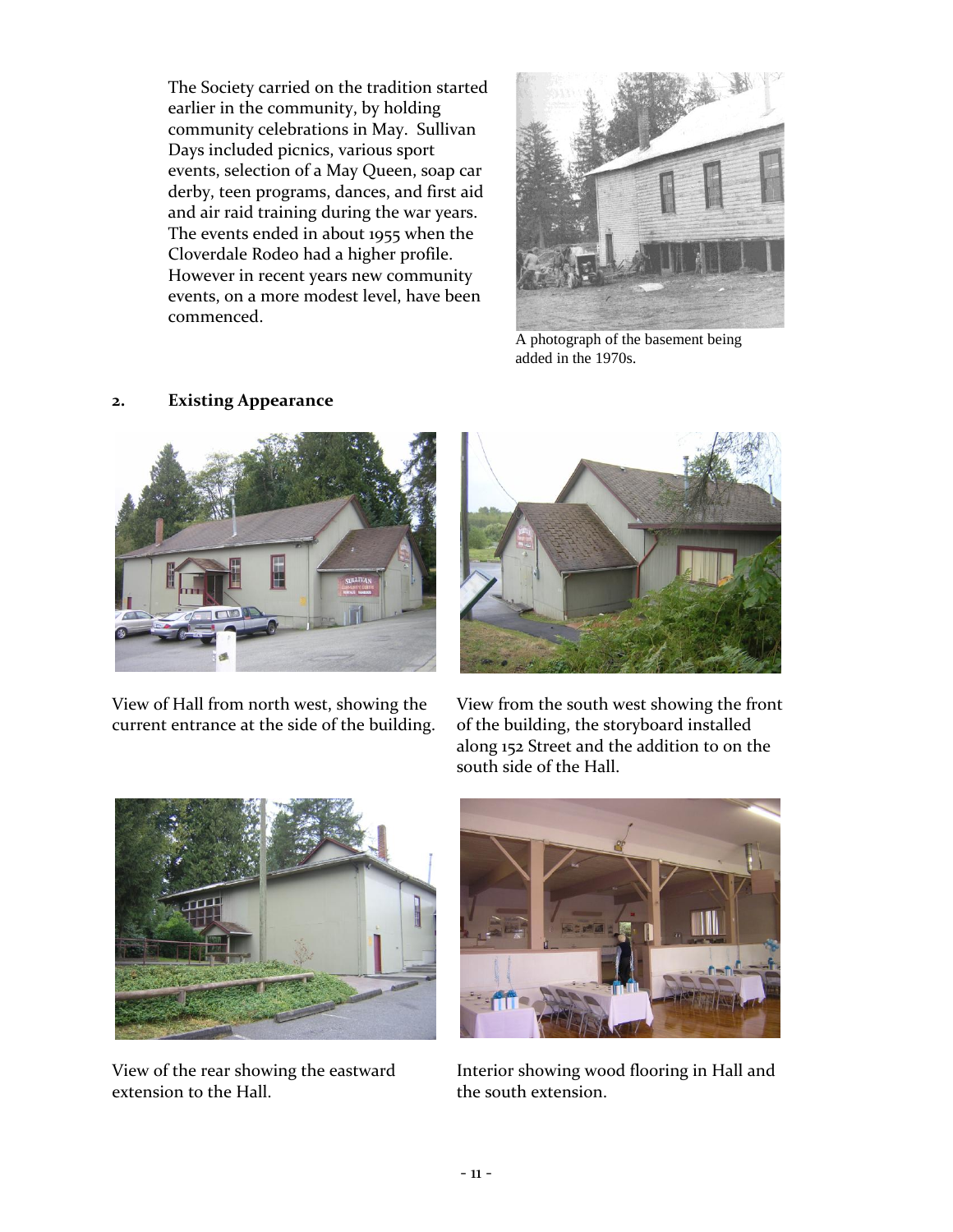## **3. Character-defining Elements**

The character-defining elements of the Hall include the following:

- Sited at bottom of treed slope (i.e. camouflages south addition);
- Building appears street-oriented in terms of massing, though entry door off long north façade;
- Relationship to parklands to the east;
- Simple gable roof form and front gabled vestibule;
- Wood sash double hung windows with 4 over 4 multi paned glazing (replaced with later vinyl);
- Horizontal wood siding;
- Cedar shingle roofing (replaced with later asphalt);
- Brick chimney; and
- Landscaped yard between the Hall and 152 Street.

## **PART II – MAINTENANCE, RESTORATION STANDARDS AND PERMIT APPROVALS**

## **1. General**

## **A. Requirement to Commence Restorations**

This Conservation Plan does not require restorations to be undertaken. However, if alteration, restoration or maintenance is undertaken, such alteration, restoration or maintenance of the Hall shall be strictly as provided for in the Conservation Plan.

## **B. Requirement to Establish a Maintenance Strategy**

The strategy to ensure ongoing conservation of the Hall shall be described in a document to be submitted by the Owner. This document shall include two parts: a Maintenance Plan and a Funding Strategy.

The Maintenance Plan shall be prepared with input from an architect that is acceptable to the City, who is knowledgeable in the restoration of heritage buildings. Issues to be addressed in the Maintenance Plan include water penetration and damage from sun, wind, weather and animals. Maintenance includes, but is not limited to, painting, sealing, weather-stripping and similar protective coatings.

The Funding Strategy shall include, but is not limited to, whether or not the Owner intends to absorb all the costs, undertake fund raising or seek government financial incentives, including those incentives available from the City.

The Owner shall submit a Maintenance Plan and Funding Strategy for review and approval by the General Manager, Planning and Development and the Heritage Advisory Commission within 1 year of the adoption of the by-law to enter into this Agreement.

The Maintenance Plan and Funding Strategy for the Hall shall include, but is not limited to, the following: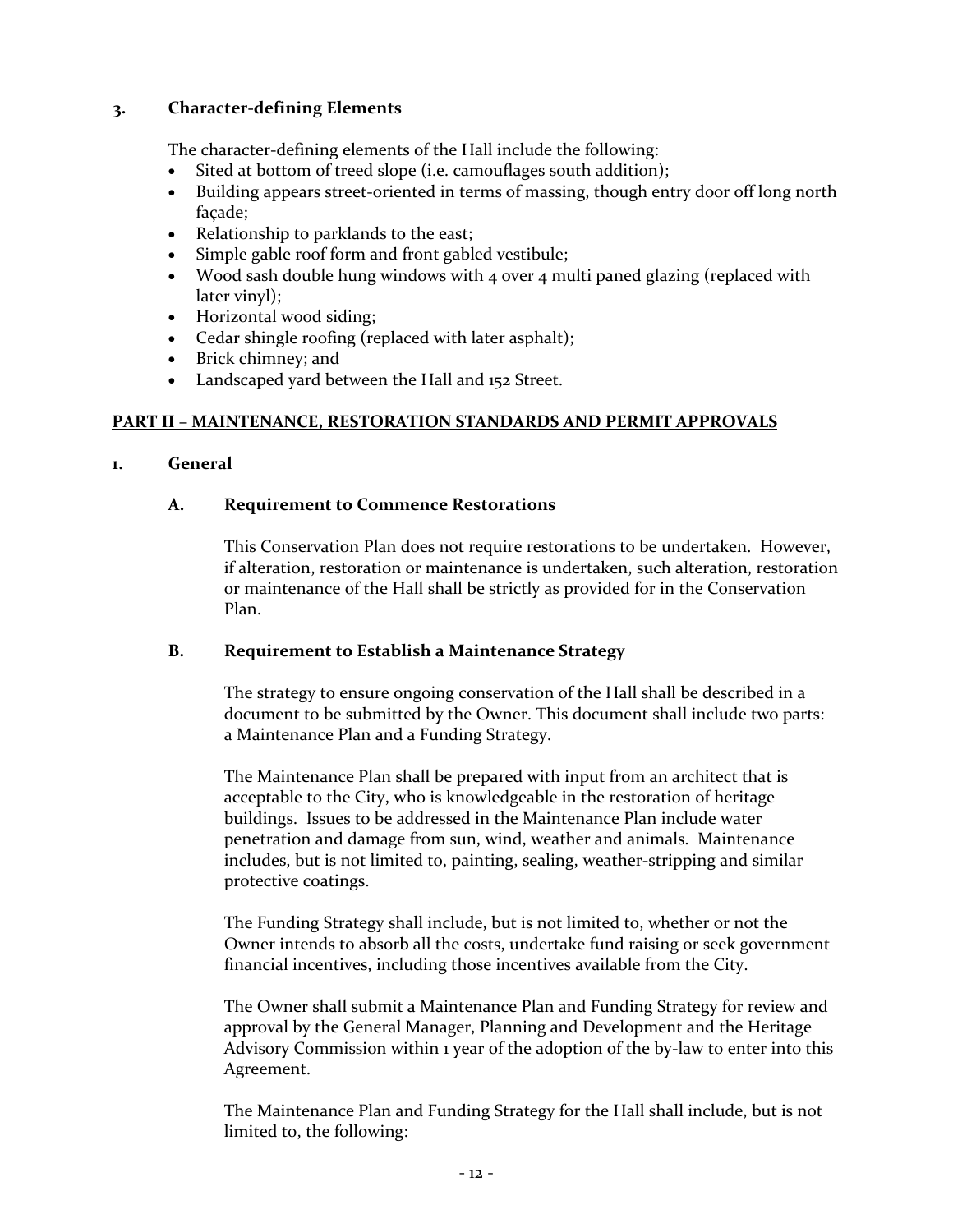- (a) A description and a time schedule for the restoration, renovations, additions, stabilization, repair, and replacement of the exterior elements, landscaping or other identified works on the Lands that constitute the character-defining elements and as identified in Part III – Restoration Standards and Specifications;
- (b) A description and time schedule for the ongoing maintenance of the elements, landscaping or other identified works on the Lands and other relevant details. Maintenance includes: painting, staining and sealing of the exterior cladding and trims, weather stripping, re-roofing, replacement of windows, doors and exterior cladding or trims to match the existing materials;
- (c) Ongoing maintenance of landscaping;
- (d) A colour scheme for the exterior of the Hall building;
- (e) A description of any matters noted in Part III Restoration Standards and Specifications or in the plans attached to this Agreement as requiring further details; and
- (f) A financial plan detailing the funding for the restoration and maintenance outlined above, including corporate sponsorships, annual budgets by the Owner or tenant, applications for government grants, strata fees, and other relevant details.

## **C. Amending an Established Maintenance Strategy**

An Owner may apply to the City to amend an existing Maintenance Plan and Funding Strategy. Any amendment is subject to approval by the Manager, Planning and Development, and if deemed necessary by the General Manager, Planning and Development, the approval of the Heritage Advisory Commission.

## **2. Restoration Standards**

The "Standards and Guidelines for the Conservation of Historic Places in Canada", established under the Historic Places Program or successor guidelines as may be approved by the City are to apply to all construction, maintenance, restoration or renovation works undertaken under Parts II or III on the Hall.

## **3. Timing and Phasing**

This provision does not apply to the Lands.

# **4. Heritage Alteration Permit Approval**

Prior to a building permit being issued for any alterations, including the restoration of the exterior of the Hall, the Owner shall apply to the City for a heritage alteration permit.

After the application is submitted to the City, the heritage alteration permit will be considered for issuance by City Council upon the recommendation of the General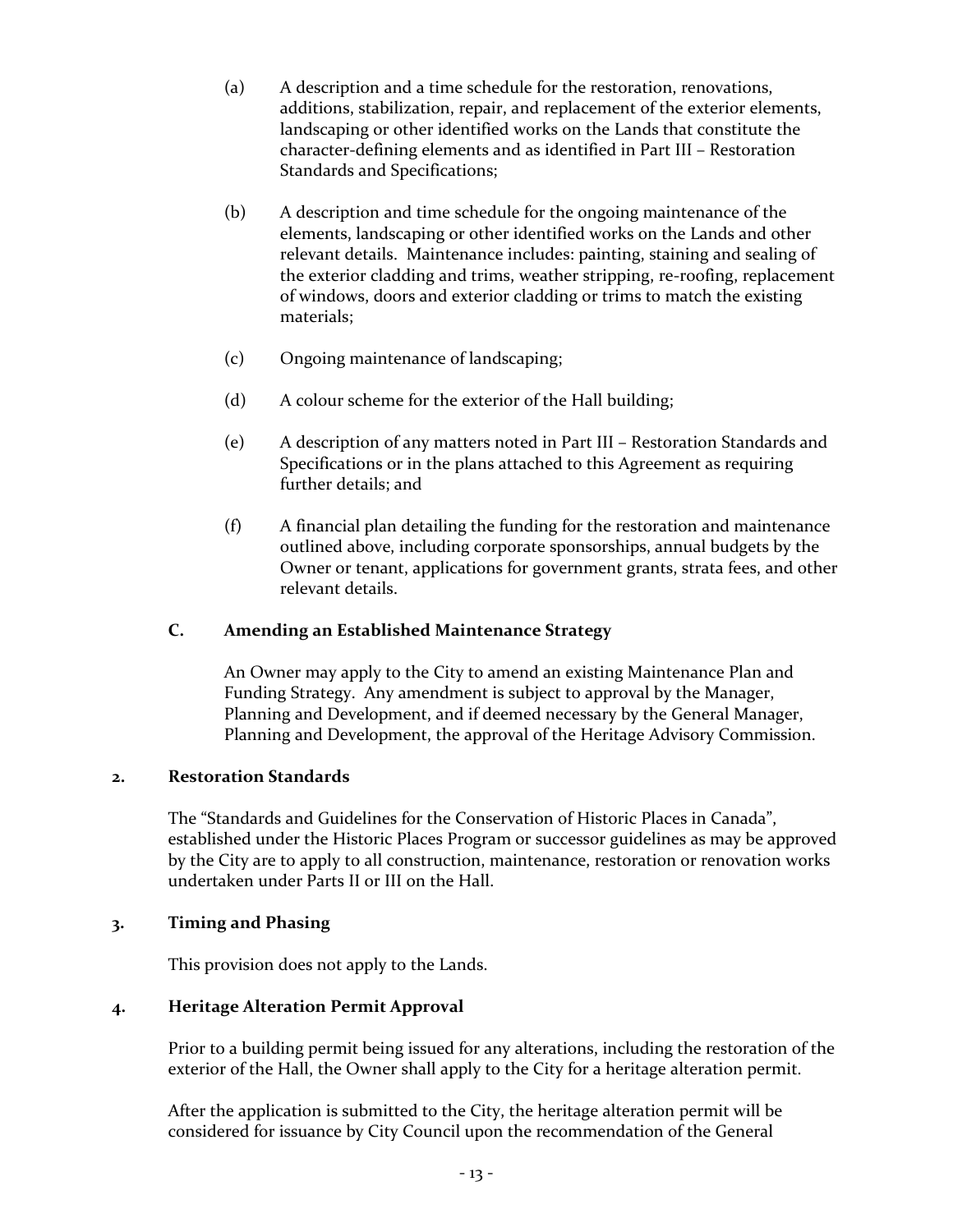Manager of Planning and Development and the Heritage Advisory Commission, or by a City official delegated by City Council.

A heritage alteration permit may not be required for simple repair and maintenance of existing elements not affecting the structure, exterior or interior appearance of the Hall on the Lands

# **5. Building Permit Approval**

Construction, alterations or other actions to be authorized by a building permit shall be consistent with Part II, Part III and attachments to this Conservation Plan and heritage alteration permits sanctioning construction, alterations or other actions.

As the Hall is recognized as a significant historic site, Building Code equivalencies may be used to lessen visual impacts on the historical appearance or authenticity of the building.

# **PART III – RESTORATION STANDARDS AND SPECIFICATIONS**

## **1. Foundation**

The existing foundation is to be retained and maintained as necessary.

## **2. Roof Structure and Cladding**

When the building is restored, it would be desirable to re-instate the cedar shingle roofing. However, other materials acceptable to the City Architect may be applied, excluding black asphalt shingles.

## **3. Building Envelope, Exterior, Wood Detailing and Trims**

When the building is restored, it would be desirable to reinstate the horizontal wood siding on the original Hall. The north and the east extension may have the same or a different material so that this intervention is visually compatible with, subordinate to and distinguishable from the Hall.

When building restorations are undertaken, it is recommended that the following elements be restored or rehabilitated:

- (a) Re-instating the wood vertical windows on north elevation;
- (b) The west addition is to be re-designed, using historical information if available, to create a front entrance appearance and pedestrian access point to  $152<sup>nd</sup>$  Street and the nearby storyboard.

## **4. Interior Condition**

Although not protected by this Agreement, retention of the stage and wood floor of the Hall is encouraged as a link to the continuous use of this Hall and the recognition of the Society's pivotal role in the social life of the Sullivan Community.